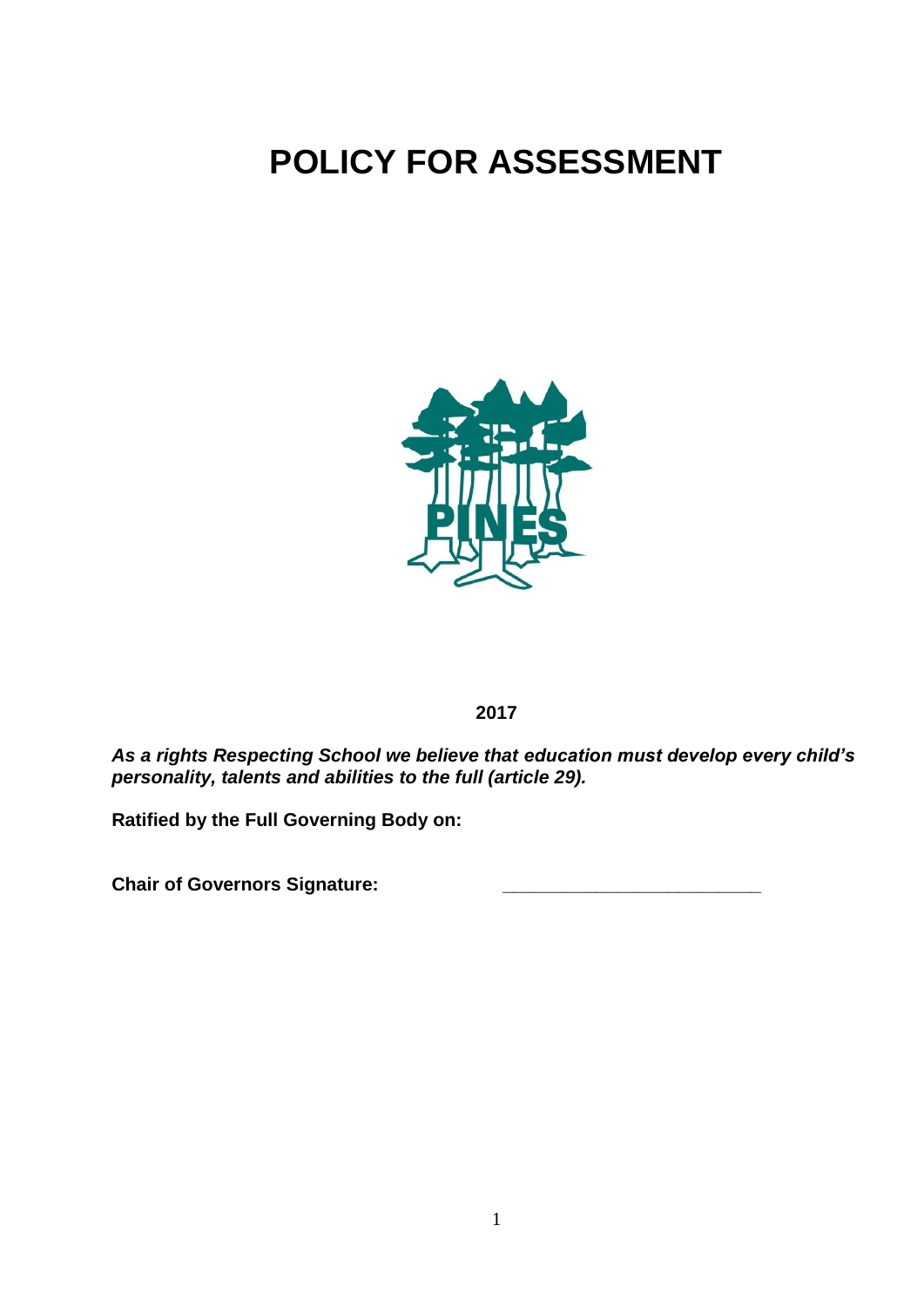## **THE PINES SCHOOL**

## **ASSESSMENT, RECORDING AND REPORTING POLICY**

#### **INTRODUCTION**

Assessment at The Pines School involves baseline, formative and summative processes and is used to inform planning and future teaching. Assessment is about measuring achievement and attainment, it should be meaningful and manageable and wherever possible part of normal classroom activity. It is a continuous planned process and is both diagnostic and evaluative. Reporting on assessment is used to track pupil progress, analyse data, inform interventions and report to the local authority.

#### **AIMS**

Assessment at The Pines School enables us to promote learning and progress for all our pupils from their starting point. At The Pines School assessment should:

- Establish an accurate baseline on entry.
- Contribute to school improvement through raising pupil performance and adding value.
- Identify individual needs of pupils and provide targeted intervention to further enhance teaching.
- Record and monitor children's progress and achievement to enable continuity and progression across year groups, vulnerable groups and Key Stages.
- To inform future planning, teaching and curriculum development.
- To celebrate achievements and next steps.
- Inform the writing of annual reviews and individual pupil profiles.
- Inform stakeholders of the schools achievements.

## **TYPES OF ASSESSMENT**

At The Pines School teachers may use many approaches to assessment, which may include:

- Informal observation
- Focused observation
- Informal listening/questioning
- Questioning, open or closed as appropriate to the individual child's communication level
- Structured discussion/ teacher pupil interview
- Marking
- Reviewing/examining pupils' work
- Pupil self-assessment matched to known criteria
- Peer assessment
- Class or group tests
- Targeted individual assessment
- Statutory assessment

## **TARGET SETTING AND REVIEWS**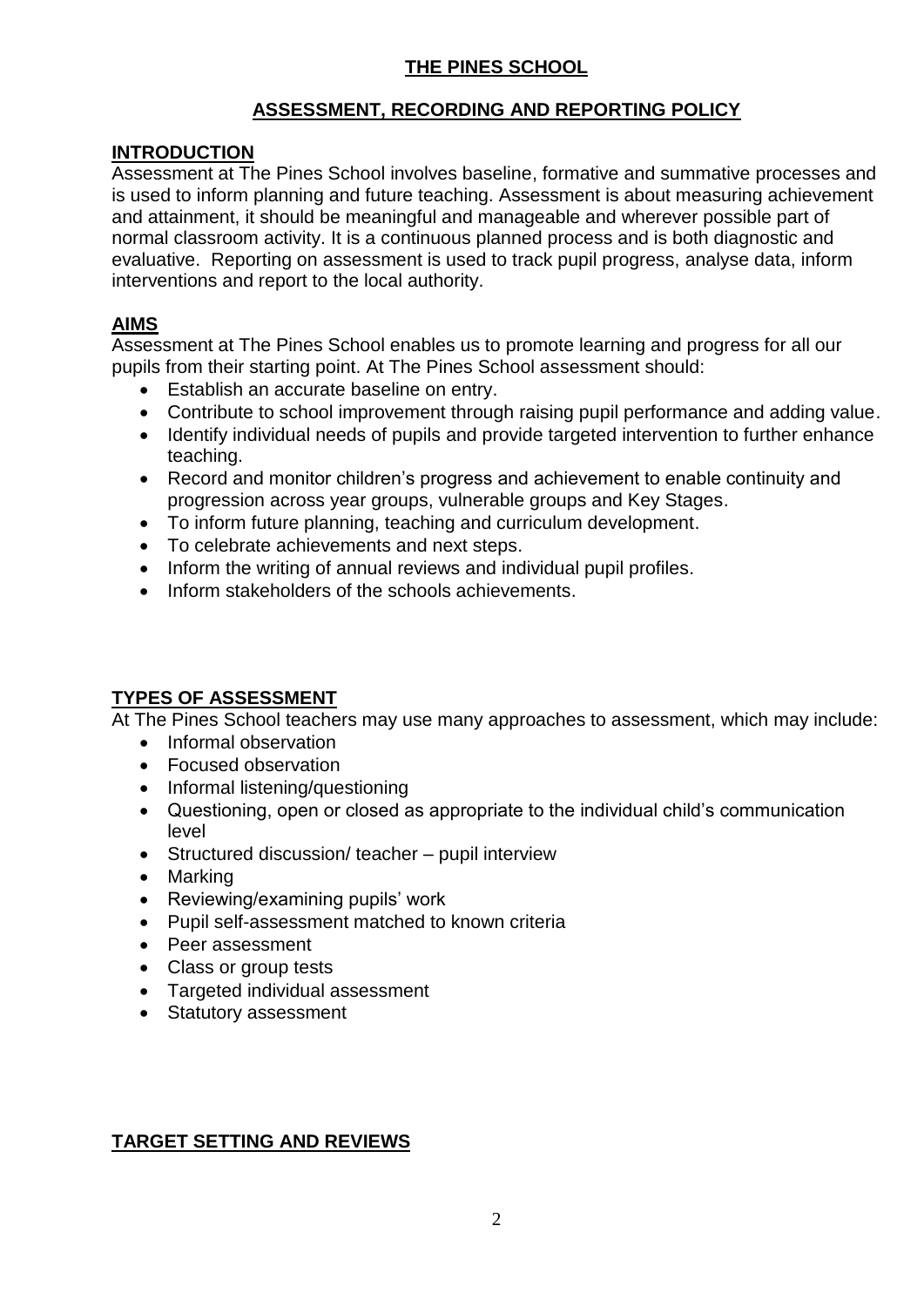- Targets are set in line with our school rationale (appendix 1).
- All pupils in Years 1 6 are set end of key stage targets according to their individual starting point. Whilst we recognise that pupils make progress at different rates, we still maintain high expectations and aspirations therefore, setting an expected and an aspirational target.
- Pupil progress meetings are held termly by the leadership team and the class teacher to discuss progress towards targets set. Where pupils have not made expected progress towards their targets a discussion will take place and an appropriate intervention implemented as necessary. Where pupils have made exceptional progress and exceeded their aspirational target these will be adjusted accordingly.
- A pupil profile is completed at the beginning of every term to identify their barriers to learning and targets set accordingly. These targets are shared and reviewed with parents.
- End of Key Stage results and Phonics testing scores are reported electronically to local and national bodies and also in paper format to parents. Targets are also reported to the Board of Governors by the Head teacher along with final Key Stage assessment results.
- Regular internal moderation meetings are held within school and across the city with other special school to look at pupil's work in English and Maths. These meetings help to ensure that judgements of staff at The Pines School are validated.
- The assessment Manager works closely with other special schools to share expertise and to ensure consistency. Subject leaders also attend meetings with other special schools to moderate work in English, Maths, Science and Early Years.

## **MEASURING ACHIEVEMENT**

- At The Pines School English and Maths targets are set and reviewed termly. Each child has targets identified at the Staff may revisit targets to ensure that pupils have retained their knowledge. Teachers record assessments for their class in all subjects in the National Curriculum. In English, Maths and Science achievement is recorded using DAPA levels and then National Curriculum Year levels. PSHE and ICT also work on DAPA levels and then Dimensions. All other foundation subjects are recorded using P levels and then Dimensions. In foundation subjects work is based on a differentiated scheme of work within a thematic curriculum, incorporating activities designed to enable pupils to progress through the levels.
- The Pines School operates a thematic curriculum in Key Stages 1 and 2. Subject leaders monitor the delivery, coverage and breadth of each subject and report to Governors annually on achievements across the school through the Governing Board standards committee.
- Staff assess pupils' progress daily. Planning sheets identify opportunities for recording achievement and planning next steps. All members of classroom staff are involved. Progress in all subjects, with the exception of RE, is logged using Solar. RE has its own class recording mechanism.
- Staff set I.P.P. targets for all pupils at the beginning of each term and are reviewed with parents at the end of each term. Staff liaise with SALT on targets where appropriate. Where appropriate pupils are made aware of their targets and have input into the review of their targets.
- Pupils' work is marked individually with children as laid out in the Marking Policy with next steps clearly marked when appropriate.
- Where appropriate, pupils take part in statutory assessments at the end of Key Stages 1 and 2, and all pupils in Early Years are assessed using the Early Learning criteria and Foundation Stage eProfile Pupils who enter the school after this point are assessed by teachers using criteria linked to the P levels and National Curriculum, and also by the Speech and Language Therapist. Where appropriate, pupils in Year 1 and 2 take part in the Phonics testing during the designated week in the Summer Term.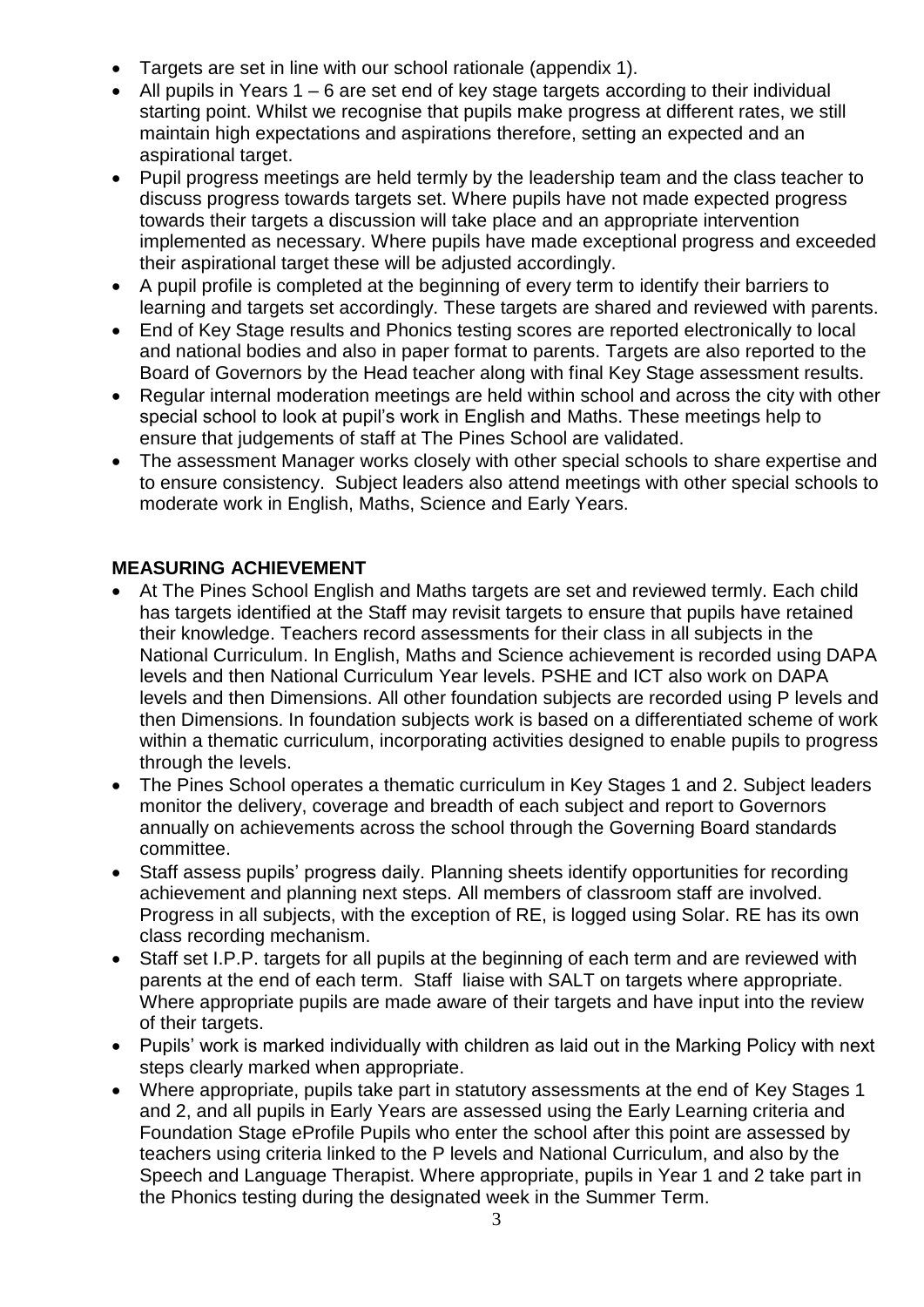## **RECORDING AND REPORTING ACHIEVEMENT**

- Pupils' achievements are recorded electronically using Solar and annotated evidence is uploaded onto the pupil's individual assessment page. Pupils' achievements are updated as pupils achieve targets within levels.
- Pupils' I.P.P.s are set by teachers and agreed with parents termly.
- EHCP Reviews are held for each pupil whereby a member of the Senior Leadership Team, class teacher and the parents meet to review the pupil's progress during the year. Other professionals, such as the Speech and Language Therapist and the Music Therapist also submit reports as necessary. Pupils views are sought and where appropriate they will join the meeting.
- Statutory end of Key Stage results are reported to parents and the format is explained. At the end of the academic year parents receive an annual report of progress for their child. The report outlines what a child has experienced and what they can do. Where pupils are integrating into mainstream schools the class teacher will liaise with the placement school to report the pupil's progress. In some instances pupils who integrate may miss a subject from the National Curriculum due to the inclusion timetabling mismatch between schools. Wherever possible staff try to ensure that all subjects are taught, and that a balanced curriculum is taught across the Key Stage. Where appropriate, parents may attend parents evenings in the pupil's mainstream placement.
- Results of statutory assessments at the end of Key Stages 1 and 2 are reported to Governors, printed in the school's PANDA and recorded in the school's Self Evaluation Form.
- Data and assessment is reported termly to the Governors and the School Improvement Partner.
- An annual summary of pupils progress is available on the school website.

## **RESPONSIBILITY FOR ASSESSMENT**

All classroom staff at The Pines have a responsibility to assess, or help the teacher to assess, pupils' progress throughout the year. Class teachers are responsible for planning, delivering and assessing the curriculum using the school's formats. Class teachers are responsible for updating Solar regularly and in engaging in pupil progress meetings.

Subject leaders monitor progress in their subject area for all pupils and identify any weaknesses that need to be addressed. This forms part of the evidence on which Subject Managers base their reports to Governors.

The senior leadership, alongside the assessment leader, is responsible for monitoring assessment throughout the school. The Headteacher and Deputy Headteacher, monitor the quality of teaching of the curriculum as part of the professional development cycle.

The Assessment leader oversees INSED in partnership with the subject managers in which pupils' work is moderated by staff to ensure consistency of practice.

## **INCLUSION AND EQUAL OPPORTUNITIES**

In matters of assessment the only relevant issues are those of achievement, effort and the monitoring and evaluation of practice within the school. These are undertaken irrespective of gender, ethnicity, religion, culture, socio-economic background or the circumstances of home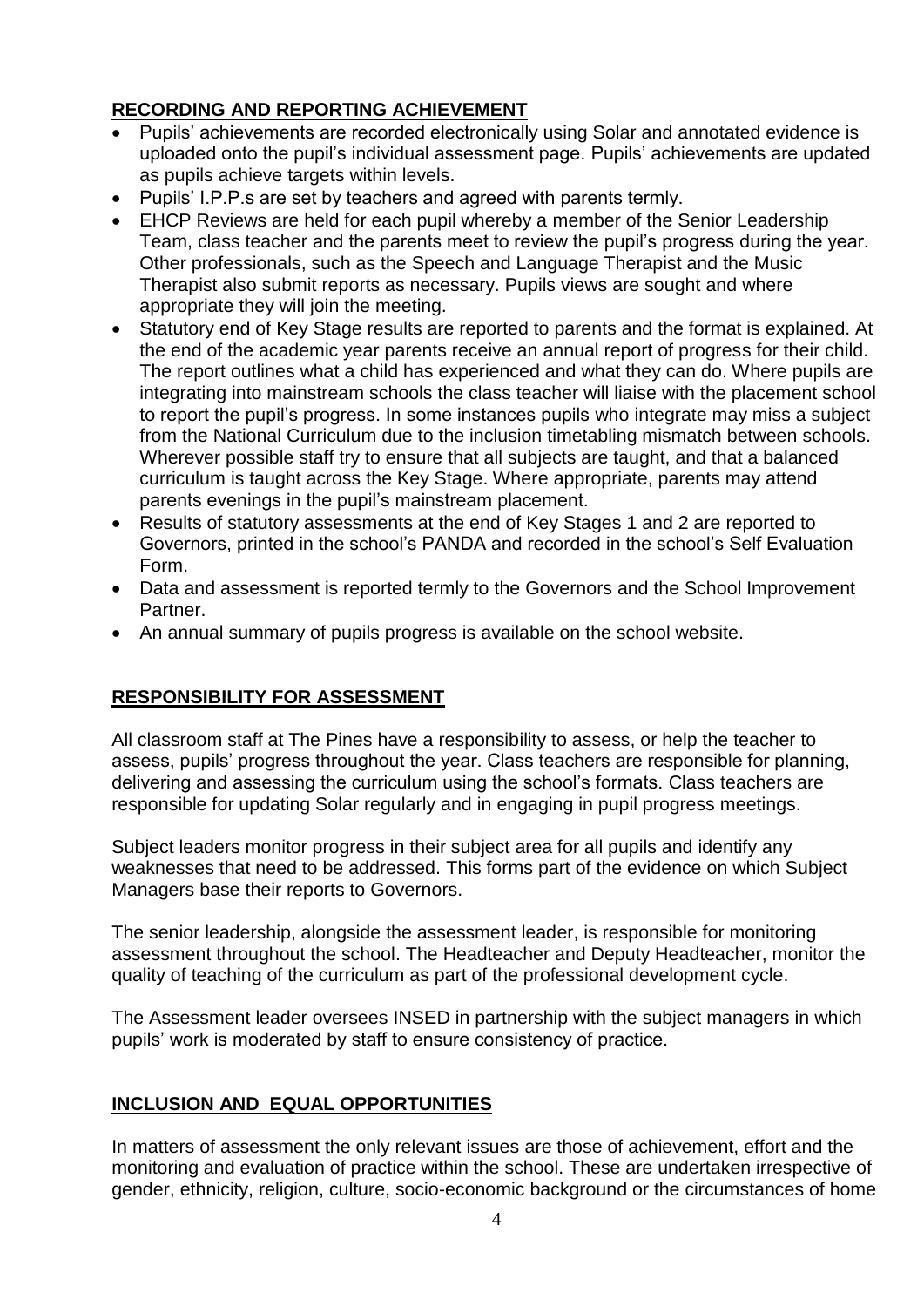or public care. We also take into consideration the child's communication preference and ensure consideration to this is given when assessing a child's progress and attainment.

## **ARRANGEMENTS TO REVIEW THE POLICY**

This policy will be kept under review by the Assessment leader, Head Teacher and Governing Board as National Government changes evolve. We await clarity from the Rochford review which will consider how best to assess attainment and progress of pupils working below national standards.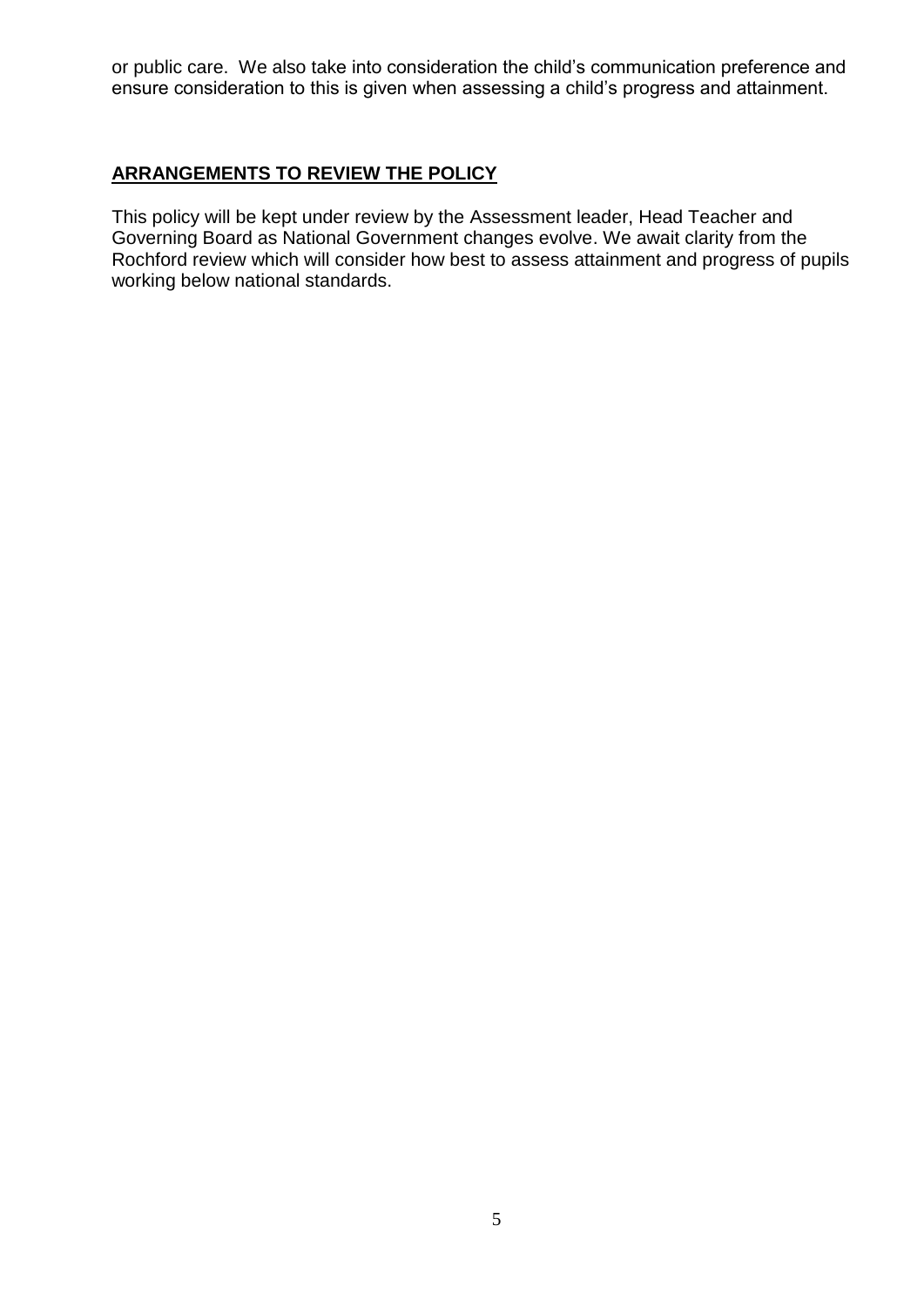## **Assessment and Target setting Rationale 2016 -2017**

This document explains the methodology behind the target setting process at The Pines

There has been a stepped approach change to Assessment and Target setting as the school has adopted the current assessment system and new National Curriculum.

We set targets according to the individual pupil's starting points. We use P'levels and National Curriculum expectations, however in order to bridge the gap between P'levels and National curriculum we use DAPA levels. DAPA levels are largely concerned with embedding skills and enhancing these, enabling pupils to access the National Curriculum with greater success. The target setting expectations broadly take into account progression Guidance along with recommendations from the Special Schools Forum for assessment.

Each child will have an expected target and a challenging / aspirational target set in the areas of Reading, Writing, Speaking and listening, Number, Geometry, Using and applying. These are assessed in the following ways:

|                    | <b>Specific strands</b>      |                                      |                          |  |  |
|--------------------|------------------------------|--------------------------------------|--------------------------|--|--|
|                    | <b>P1-P8</b>                 | <b>P9-P14</b>                        | P15 >                    |  |  |
| Reading            | Reading                      | $\circ$<br>Reading                   | $\circ$<br>Word reading  |  |  |
|                    |                              | $\circ$<br>Comprehension             | $\circ$<br>Comprehension |  |  |
| Writing            | Writing                      | $\circ$<br>Applying                  | O<br>Comprehension       |  |  |
|                    |                              | $\circ$<br>Planning                  | $\circ$<br>Vocab         |  |  |
|                    |                              |                                      | $\circ$<br>Handwriting   |  |  |
|                    |                              |                                      | $\circ$<br>Spelling      |  |  |
| Speaking and       | $\circ$<br><b>Expressive</b> | Speaking and                         | Spoken Language          |  |  |
| listening          | <b>Receptive</b><br>$\circ$  | listening                            |                          |  |  |
| <b>Number</b>      | <b>Number</b>                | $\circ$<br><b>Place value</b>        | <b>Number</b>            |  |  |
|                    |                              | $\circ$<br><b>Addition and</b>       |                          |  |  |
|                    |                              | subtraction                          |                          |  |  |
|                    |                              | $\circ$<br><b>Multiplication and</b> |                          |  |  |
|                    |                              | division                             |                          |  |  |
| Geometry           | Shape space and              | $\circ$<br><b>Measure</b>            | Geometry                 |  |  |
|                    | measure                      | $\circ$<br>Shape position and        |                          |  |  |
|                    |                              | direction                            |                          |  |  |
| Using and applying | Using and applying           |                                      | Using and applying       |  |  |
|                    |                              |                                      |                          |  |  |

Targets are set according to the individual pupils starting point, as baselined on SOLAR. On all levels we set a 90% best fit benchmark.

As a school we group pupils according to their communication and cognitive abilities and as such recognise that pupils in these groups will make progress at different rates. The pupils in E classes need a highly individualised approach to teaching and learning, taking into account specific strategies. Whilst we recognise that they may make progress at a different rate, we still maintain high expectations and aspirations for these pupils.

When setting targets against the DAPA levels we expect a higher percentage of completion over time for these. This is because there is less content within the levels and they are designed to bridge the gap.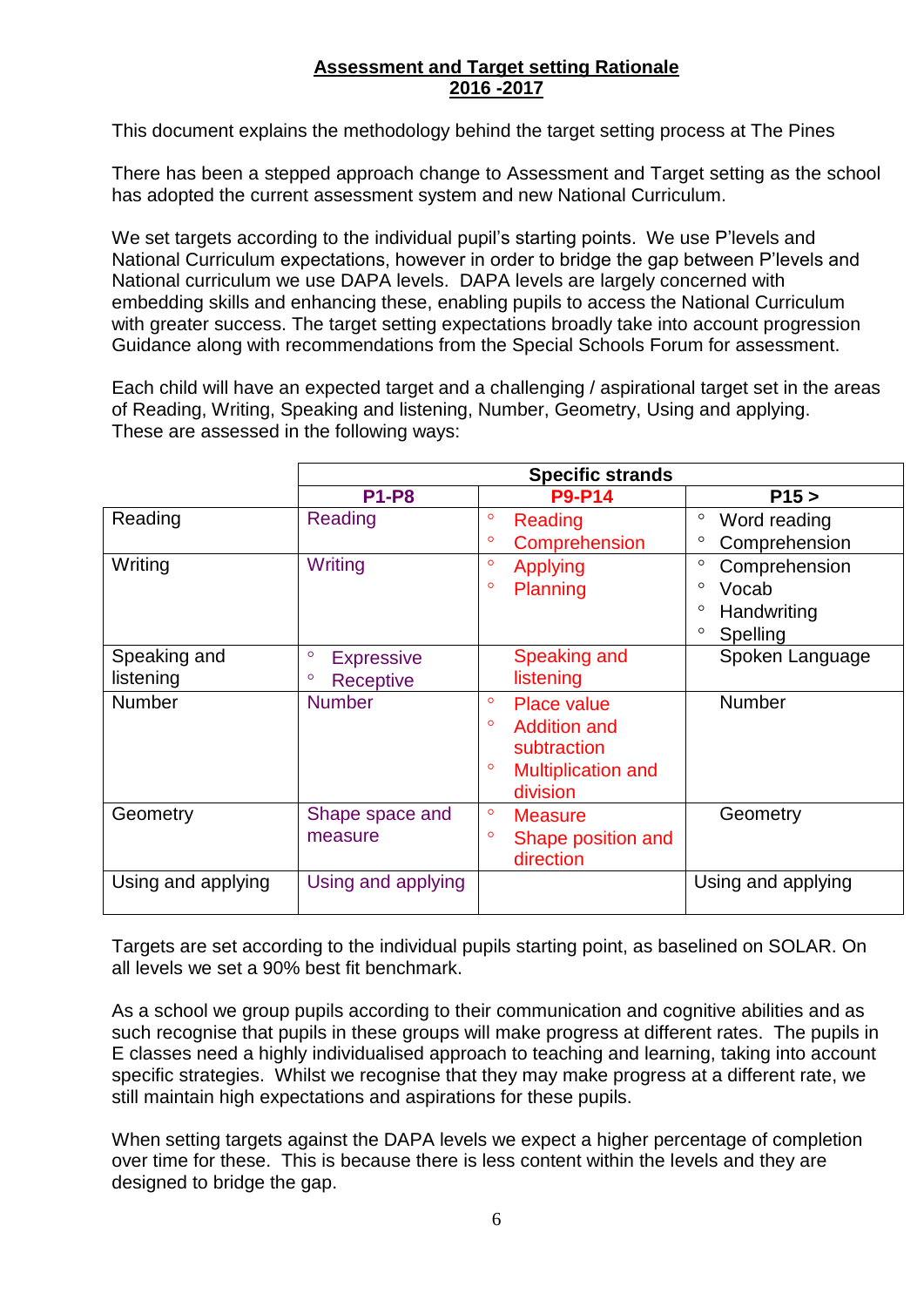## Target setting Grids

| בספסט ועו         |                            |                             |                             |                                       |                                               |                            |
|-------------------|----------------------------|-----------------------------|-----------------------------|---------------------------------------|-----------------------------------------------|----------------------------|
|                   | Progress over a year       |                             | stage 1                     | <b>Progress over key</b><br>(2 years) | <b>Progress over key</b><br>stage 2 (4 years) |                            |
| Starting<br>point | <b>Expected</b>            | Aspirational                | <b>Expected</b>             | Aspirational                          | <b>Expected</b>                               | Aspirational               |
| $P3 - P5$         | $+30%$                     | $+50%$                      | $+60%$                      | $+100%$<br>$(=1.1$ levels)            | $+120%$<br>$(= 1.3)$<br>levels)               | $+200%$<br>$(=2.2$ Levels) |
| $P6 - P8$         | $+60%$                     | $+80%$                      | $+120%$<br>$(= 1.3$ levels) | $+180%$<br>$(= 2$ Levels)             | $+240%$<br>$(=2.6$ levels)                    | +320%<br>$(=3.5$ Levels)   |
| $P9 - P14$        | $+110%$<br>$(=1.2$ levels) | $+135%$<br>$(= 1.5$ levels) | $+220%$<br>$(= 2.4$ levels) | $+270%$<br>$(=3.$ Levels)             | $+440%$<br>$(=4.8$ levels)                    | $+540%$<br>$(=6$ levels)   |
| P15               | $+60%$                     | $+80%$                      | $+120%$<br>$(= 1.3$ levels) | $+180%$<br>$(= 2$ Levels)             | $+240%$<br>$(=2.6$ levels)                    | $+320%$<br>$(=3.5$ Levels) |

#### E classes

M classes

|                   | Progress over a year |                            | Progress over key<br>stage1 |                             | <b>Progress over key</b><br>stage 2 |                            |
|-------------------|----------------------|----------------------------|-----------------------------|-----------------------------|-------------------------------------|----------------------------|
| Starting<br>point | Expected             | Aspirational               | <b>Expected</b>             | Aspirational                | <b>Expected</b>                     | Aspirational               |
| $P3 - P5$         | $+30%$               | $+50%$                     | $+60%$                      | $+100%$<br>$(=1.1$ Levels)  | $+120%$                             | $+200%$                    |
| $P6 - P8$         | $+60%$               | $+80%$                     | $+120%$<br>$(= 1.3$ levels) | $+180%$<br>$(= 2$ Levels)   | $+240%$<br>$(=2.6$ levels)          | +320%<br>$(=3.5$ Levels)   |
| $P9 - P14$        | $+90%$<br>(= 1level) | $+110%$<br>$(=1.2$ levels) | $+180%$<br>$(=2$ levels)    | $+220%$<br>$(= 2.4$ Levels) | $+360%$<br>(= 4 levels)             | $+480%$<br>$(=4.8$ levels) |
| P15               | $+60%$               | $+80%$                     | $+120%$<br>$(= 1.3$ levels) | $+180%$<br>$(= 2$ Levels)   | $+240%$<br>$(=2.6$ levels)          | +320%<br>$(=3.5$ Levels)   |

Assessment is recorded using SOLAR. Targets are set in English and Maths, but all subject areas are assessed on SOLAR. SOLAR enables teachers to assess small steps within each level and collate evidence that supports this.

Teachers will engage with termly progress meetings with the Head, Deputy or Assessment Leader, where pupils annual progress will be broken down into termly progress. It is at these meetings that targets may be changed if a child is excelling in a particular area. Similarly, if a child is underachieving discussions will establish why this may be and look to identify additional resources or interventions to support progress.

We appreciate that out pupils will not make equal termly progress, so termly targets are set towards the expected target using the following weighting, percentage denotes percentage of progress made from baseline.

|            | <b>M</b> classes |        |         | E classes |        |        |
|------------|------------------|--------|---------|-----------|--------|--------|
| Starting   | Term1            | Term 2 | Term 3  | Term1     | Term 2 | Term 3 |
| point      |                  |        |         |           |        |        |
| $P3 - P5$  | $+5%$            | $+15%$ | $+30%$  | $+5%$     | $+15%$ | $+30%$ |
| $P6 - P8$  | $+15%$           | $+35%$ | $+60%$  | $+15$     | $+35$  | $+60%$ |
| $P9 - P14$ | 25%              | $+60%$ | $+110%$ | $+20$     | $+50$  | $+90%$ |